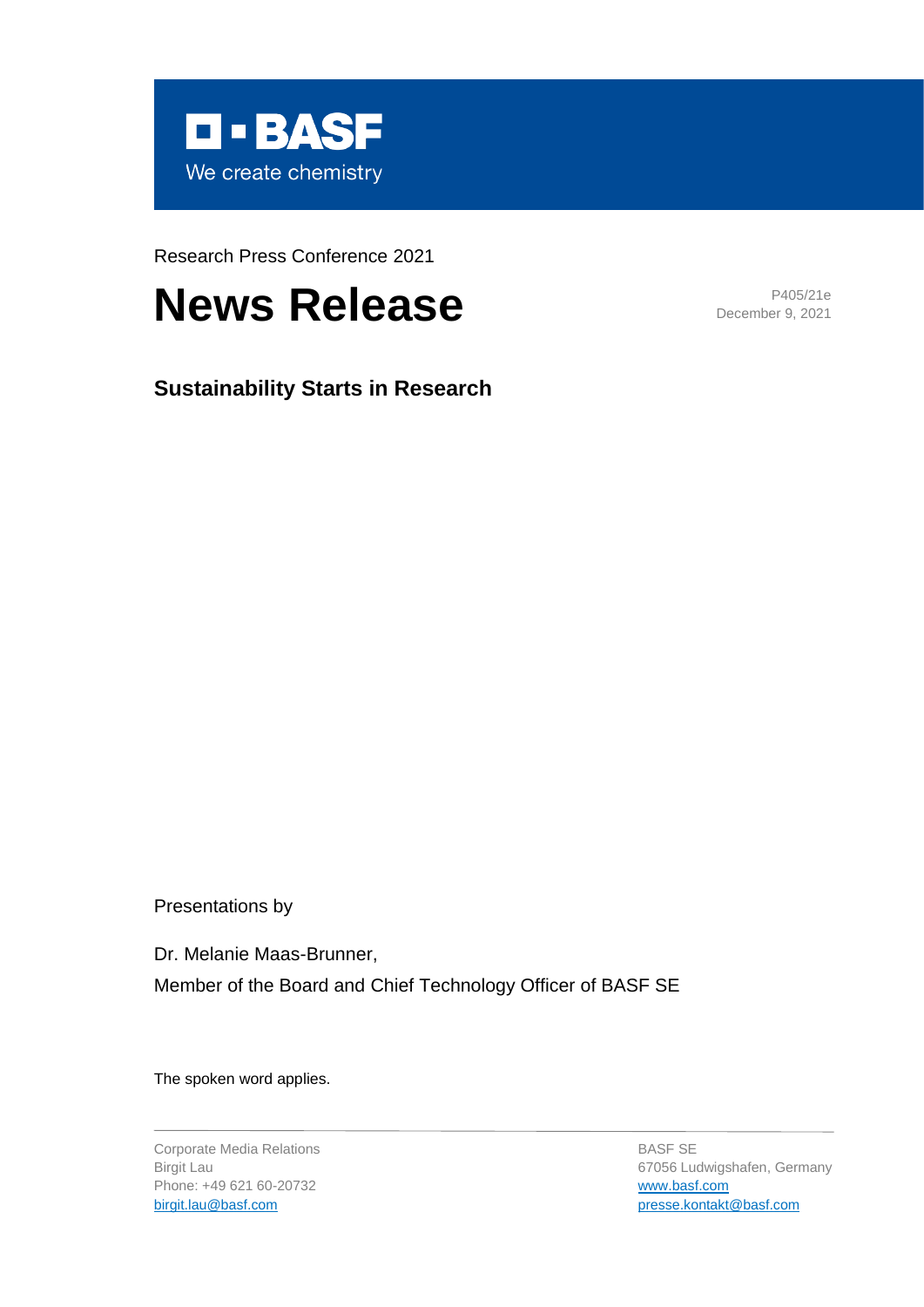Dear ladies and gentlemen,

I wish you a warm welcome to this year's Research Press Conference. This is my first in the role of Chief Technology Officer. Of course, I would prefer to be meeting with you face to face here at BASF. But I am certain that our passion for research will come across on your screens as well.

#### **[Slide 2: We live in a time of tremendous challenges …]**

The Earth's average temperature has already risen by 1.1 degrees Celsius compared to the pre-industrial era. We are quickly approaching 1.5 degrees Celsius. Global climate change is human-induced, states the Sixth IPCC Assessment Report. It is becoming increasingly clear: Climate change is the greatest challenge of the 21st century. Quick and decisive action is needed now. That is the only way to reach the goals of the Paris Agreement. There may still be a chance to avoid a 1.5 degree rise. This was the objective of the 26th UN Climate Change Conference in Glasgow. There were a lot of discussions. There were long and tough negotiations leading to the joint and binding resolutions.

We are aware of our responsibility. We at BASF support the Paris Agreement target of limiting global warming to less than 2 degrees Celsius.

The international community needs to address many issues simultaneously: climate protection, the use of limited resources and providing the growing global population with food, water and energy. **These are all tremendous challenges.**

#### **[Slide 3: … and we live in a time of groundbreaking innovations]**

At the same time, we live in an age with many groundbreaking innovations.

The energy transformation is progressing faster and faster – thanks to technological advances in solar and wind energy generation as well as in the use of electrical energy. The per-kilowatt-hour costs of solar or wind electricity are falling, while there are very rapid improvements in battery technology, such as in electric vehicles.

Another field of research also puts me in an optimistic mood: quantum computing. It will launch a chain of disruptive innovations that will fundamentally change the chemical industry in the long term. We will be able to develop new products much faster. This technology makes it easier for us to model chemical reactions and molecular properties. And in future, we will also be able to better study larger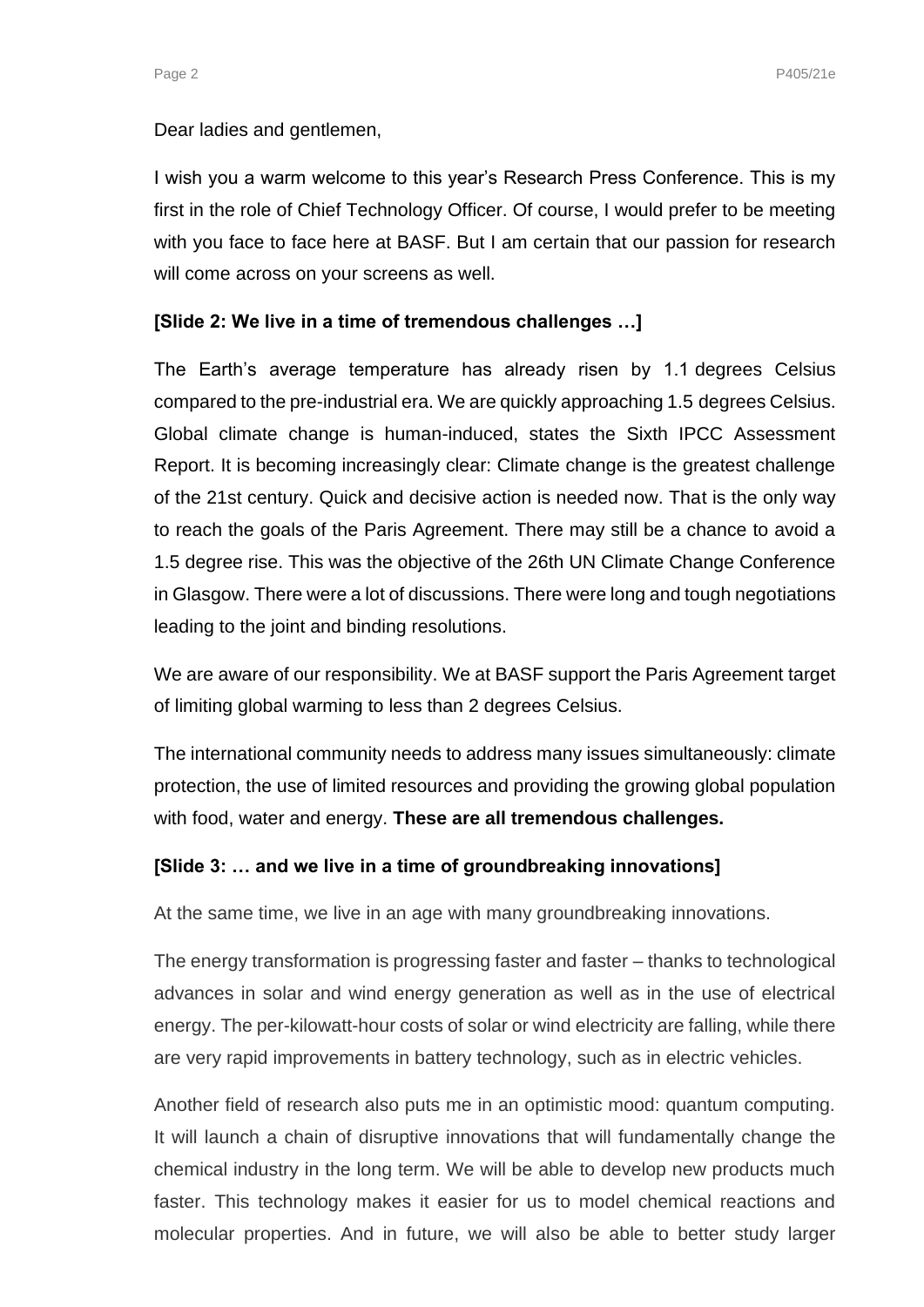molecules. That is why BASF has joined the Qutac Consortium. Quantum technology is the way of the future. And we want to use this technology in industrial applications.

## **[Slide 4: Innovation is the key enabler for the sustainability transformation]**

At BASF, innovations have always been the key to success. They enable us to transform our company.

For us, innovations begin in research and development. The know-how of our highly qualified staff is our most valuable resource and the foundation of our innovative strength.

We focus on developing sustainable solutions for our customers. To help them to reduce their carbon footprint, use resources more efficiently or manufacture products in a more eco-friendly way enabling a circular economy. This is how we safeguard our competitiveness in the long term. And make our contribution to society.

## **[Slide 5: We operate the industry-leading innovation platform]**

We have a unique research and development landscape. Worldwide, we have around 10,000 employees working in research and development, many of whom are based in Ludwigshafen. We have continuously expanded our presence in the regions in recent years. This enables us to react faster to regional growth trends. We invest around €2 billion per year to develop new products, new fields of technology and competencies.

We generate annual sales of around €10 billion with products launched on the market in the past five years that stemmed from R&D activities.

# **[Slide 6: New setup to benefit our customers and support the transformation towards sustainability]**

To secure long-term success, we must further strengthen our customer proximity and leverage the advantages of our Know-how Verbund. By this, I mean our technologies and the broad knowledge of our employees. To become even better, we will be reorganizing our global research activities next year.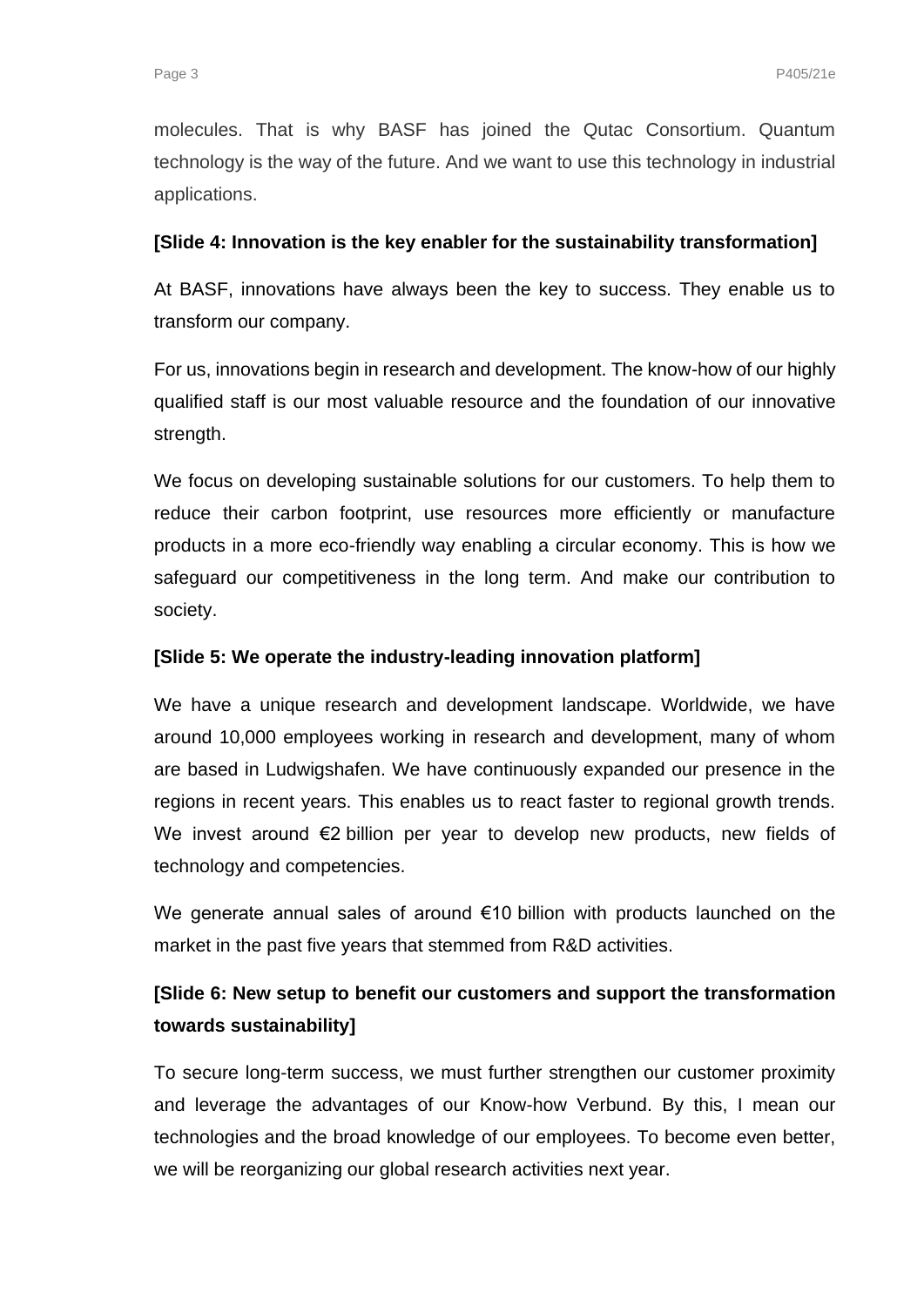Business-related research units which previously belonged to one of the three group research divisions will be embedded into the operating divisions. This will put them in an even better position to cater to the needs of our customers. Our aim is to further shorten the time to market for new products and to accelerate the company's organic growth.

Research activities that are relevant to several operating divisions will be bundled in a central research division headquartered in Ludwigshafen. This division will remain a global structure with a presence in all regions.

We are embedding the research units into the divisions so we can respond even better to the diverse needs of our customers. Many of our customer industries have very specific requirements, for example, in the automotive or personal care industries. New solutions from the laboratory and their application testing are very closely linked in these business areas. This integration will help us to react even more quickly to market trends because we will have one unit steering our innovation activities in these fast-moving markets.

The new global research division will be aligned with our focus areas. As a result, we will create synergies and a strong foundation for market trends. Developing new competencies is an ongoing task for us. For example, when it comes to further reducing our carbon footprint, developing concepts for biodegradable plastics, or using digital tools more effectively.

## **[Slide 7: Our purpose leads the way: We create chemistry for a sustainable future]**

Ladies and gentlemen.

We are – and want to stay – the innovation leader in the market. I have told you how our organizational realignment will contribute to this.

Our corporate purpose – We create chemistry for a sustainable future – guides our actions. We don't just talk the talk, we walk the walk.

We have set ourselves an ambitious goal for 2030: We want to reduce our absolute CO<sup>2</sup> emissions by 25 percent compared to 2018 levels. And by 2050, we aim to achieve net zero emissions at BASF. These goals guide us. At the end of November, we announced that we are stepping up our efforts with a new project organization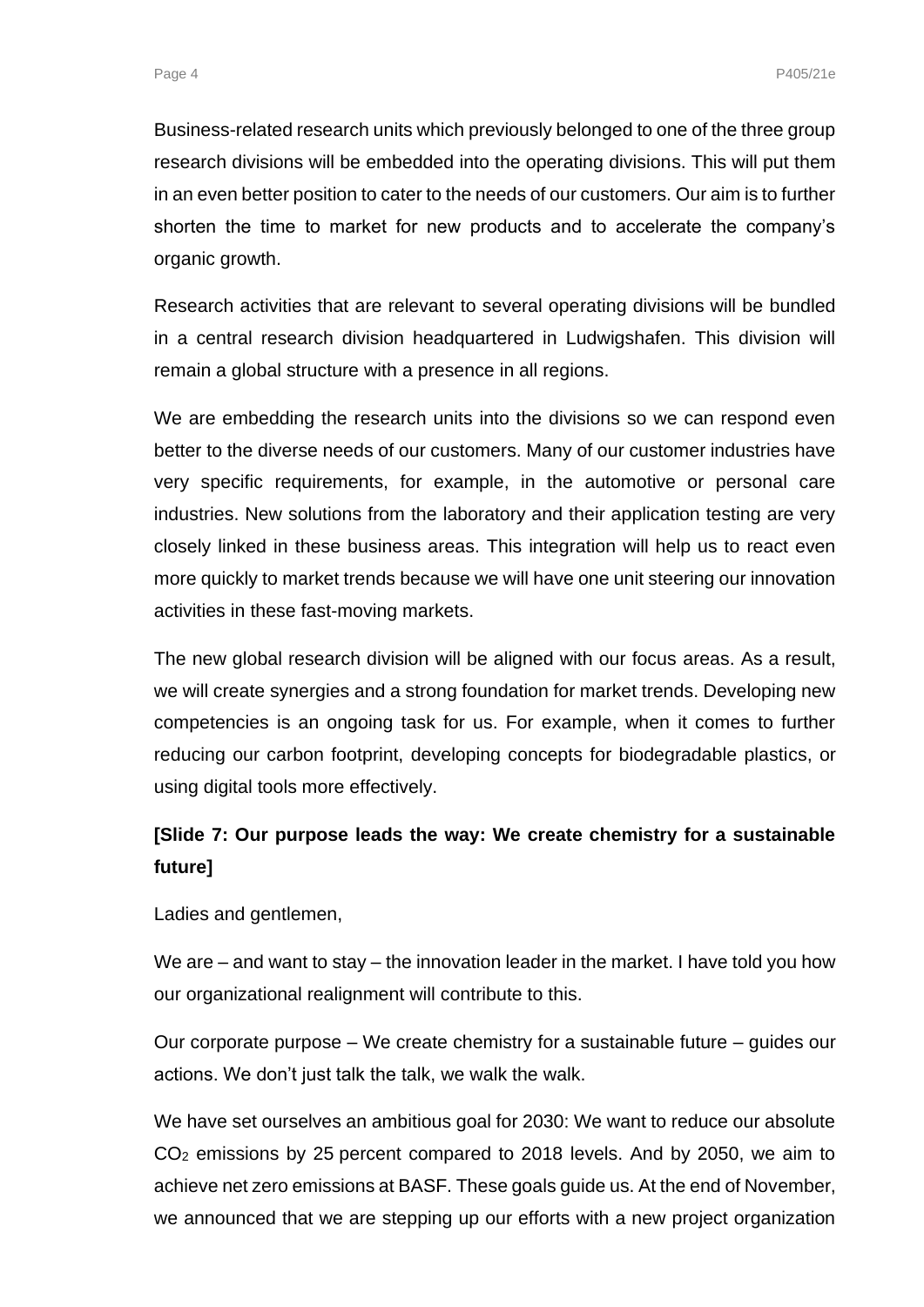and the establishment of a unit called "Net Zero Accelerator." This powerful structure will support us in our transformation.

We have also set ourselves ambitious goals for our Circular Economy Program. By 2025, we want to process around 250,000 metric tons of recycled raw materials each year. And we aim to increase our sales of circular solutions to €17 billion by 2030. That is double the current figure.

An important steering instrument for our product portfolio is the Sustainable Solution Steering method, which is based on the sustainability performance of our products.

### **[Slide 8: Methane pyrolysis – process innovation to reduce CO<sup>2</sup> emissions]**

Chemistry requires vast amounts of energy. This energy currently comes primarily from fossil fuels. We have continuously further developed our plants and processes and have nearly exhausted the potential for  $CO<sub>2</sub>$  reduction. We are reaching the technical limits. That is why we need completely new technologies and processes. One of these technologies is methane pyrolysis. It is the key technology for CO2 free hydrogen in the coming decades.

At our Research Press Conference in 2019, we first told you about our research into splitting methane into carbon and hydrogen. At that time, we had just tested an entirely new reactor concept at lab scale. We talked about the challenges related to electrical heating.

We took the next major step in the pandemic year 2020/21: the construction and commissioning of our test plant in Ludwigshafen. This plant is now running in trial operations. This is a milestone for us. I want to say thanks to the very dedicated BASF team. They have done a fabulous job in challenging times!

There are now two challenges to overcome: The first is mastering the process technology – with the electrical heating and the use of novel materials with high temperature resistance in this reactor. The reactor can reach temperatures of up to 1,400 degrees Celsius. The second challenge is the right process control. This means finding out what the right operating window is for this reactor.

CO2-neutral methane pyrolysis will make a contribution to sustainability and will be economically viable. We are convinced of this. And it will help to combat climate change. But until we get that far, we still have hard work to do and some hurdles to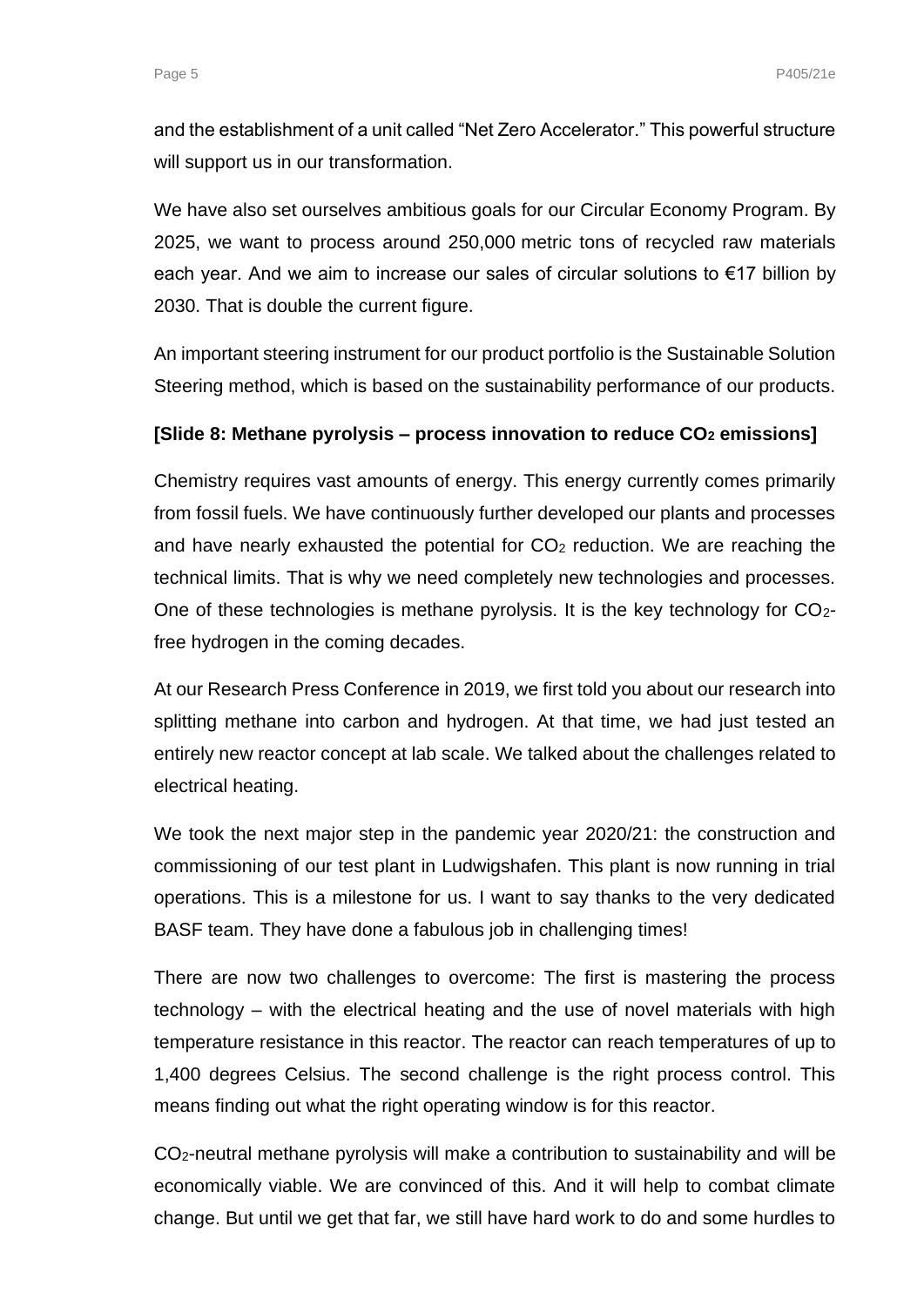overcome. Our next milestone will be the scaleup. We want to achieve industrial application before 2030.

#### **[Slide 9: Gas fermentation for carbon-neutral and circular products]**

Our climate is changing and one of the crucial questions is: Will it be possible to develop the urgently needed technologies to keep carbon, an important raw material, in circulation? The aim is to transform the carbon contained in industrial off-gases into valuable chemicals. Together with partners, we have already achieved a first success.

Today, industrial off-gases are primarily incinerated or thermally recovered to produce electricity and steam. In both cases,  $CO<sub>2</sub>$  is emitted. Our goal is to avoid these emissions and to recycle the main components of the off-gases so they can be used in chemical production. Our researchers have been working on this since 2018 with the American startup LanzaTech.

This year they made a breakthrough: With the help of special bacteria, they were able to produce n-Octanol for the first time from carbon monoxide and hydrogen. The alcohol n-Octanol is used in cosmetics, for example. Normally, microorganisms cannot produce n-Octanol because it is toxic to them. But with biotech methods, LanzaTech was able to program the organisms in such a way that they can produce and tolerate n-Octanol during gas fermentation.

In parallel, our researchers developed a process that enables n-Octanol to be continuously separated and purified. We have successfully put this into practice in the lab.

## **[Slide 10: New biodegradable chemistry – significant acceleration of development through digitalization and automation]**

For a successful Green Deal, we want to and must achieve climate-neutral production in the future. But not only that. The E.U. goals will not be reachable without the chemical industry. Because we offer innovations for a more sustainable life.

I would like to give you one example from our research, in the area of biodegradable and bio-based materials. This is an example of innovative solutions that contribute to the Green Deal agenda.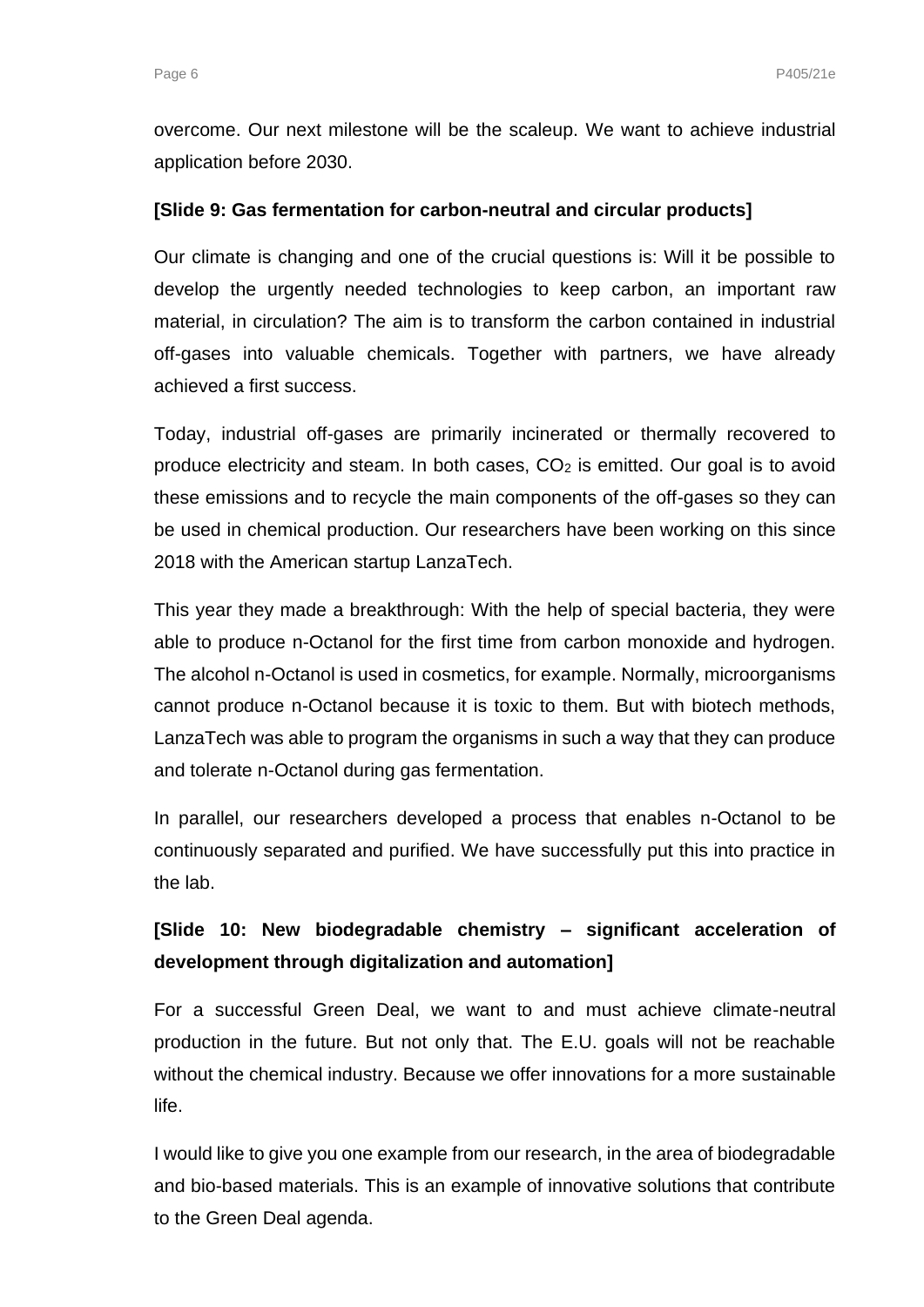The circular economy and sustainability are increasingly important, including for our customers. For example, in the detergents and formulators industry. That is why teams at BASF are working on the question of how to best combine strong cleaning performance and good environmental compatibility. The focus is on new ingredients made from bio-based raw materials, which can biodegrade at the end of their productive life cycles. This requires new approaches in research and development.

Together with academic partners, we are pursuing various projects to develop a fundamental understanding of how biodegradation processes occur under different conditions. To this end, we are synchronizing the results of laboratory and field research. With the additional integration of new digital tools as well as faster screening and test methods, we are able to reduce our development times and develop high-performance, environmentally sound ingredients. This is true not only for cleaning products, but also for cosmetics and industrial applications such as agrochemicals.

# **[Slide 11: Chemical industry as enabler for the reduction of CO<sup>2</sup> emissions in other sectors]**

The chemical industry plays a central role in the transformation towards a climateneutral society: One reason is because the industry currently emits relatively large amounts of CO<sub>2</sub>.

Another reason is that its innovative products will be especially needed in the future. These include materials for solar cells and wind turbines, battery materials for e-mobility, insulation materials and robust materials that protect against increasingly extreme weather. Chemical products are also indispensable in other areas of daily life, for example, in pharmaceuticals or agriculture.

# **[Slide 12: The transformation of the automotive industry towards electric mobility is in full swing – with significant opportunities for BASF]**

The automotive industry is undergoing a massive shift owing to the transformation of the powertrain and the transition from internal combustion engines to e-mobility.

We expect that by 2030 around 30 percent of all cars produced worldwide will be either fully electric vehicles or plug-in hybrids. This share will continue to increase significantly after 2030.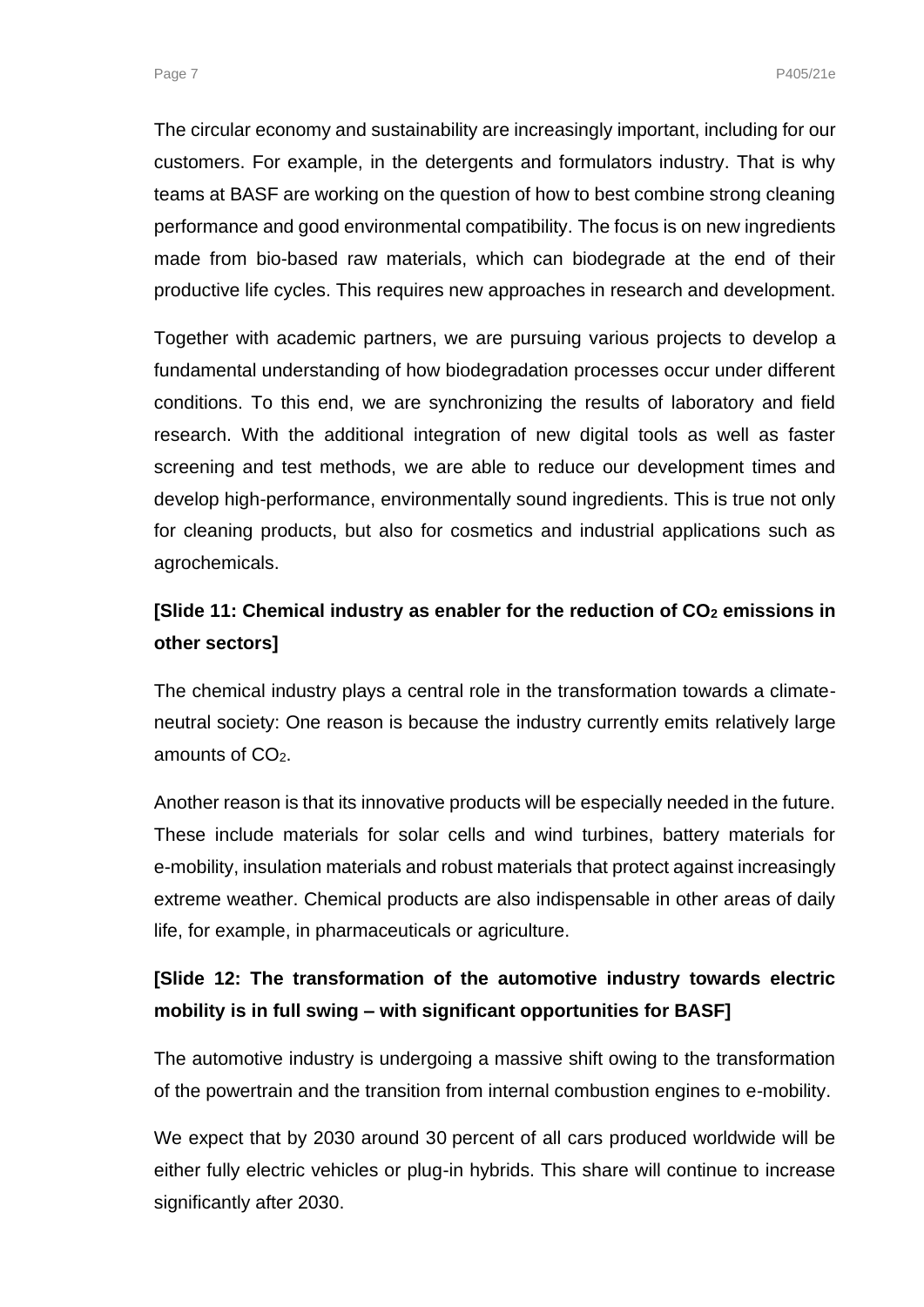For BASF, this offers major opportunities because the chemical content per vehicle will increase substantially. We anticipate that it will rise by a factor of 2.5 in a fully electric vehicle as compared to a car with an internal combustion engine. The largest share of this added value will be in the battery.

This transformation is very important for our company because the automotive industry is our key customer industry. Around 20 percent of our Group's sales are currently associated with the automotive industry.

In recent decades, we have proven that we are a strong solution supplier for the automotive industry. And we want to continue to be.

## **[Slide 13: BASF innovations enable electric mobility in various applications]**

The battery is the heart of every electric vehicle. We use an extensive toolbox of different methods to improve the performance, reliability and sustainability of batteries. This is important to our customers.

Plastics are indispensable in e-mobility. Plastics play a role in lightweight construction, heat conductivity, heat management and, of course, safety. The share of plastics will also increase amid the transition to fully electric powertrains.

In addition, BASF is developing new engine coolants. A battery electric vehicle will require roughly twice as much coolant as a car with an internal combustion engine. There is one particular challenge with electric vehicles: The formation of flammable hydrogen must be prevented in the event that coolant comes into contact with highvoltage battery components, as could happen in the case of an accident. Lowering the electrical conductivity of the coolant is the key to success here.

And one more important topic: corrosion protection. With the help of digital simulations, we have developed a cathodic dip coating tailored to the specifications of electric vehicles. It protects the car body from corrosion and at the same time helps to lower CO<sub>2</sub> emissions in production. This is good news for sustainable mobility.

Our researchers will tell you more about these topics later on in their presentations.

**[Slide 14: Agriculture depends on innovations that protect the environment and address societal expectations]**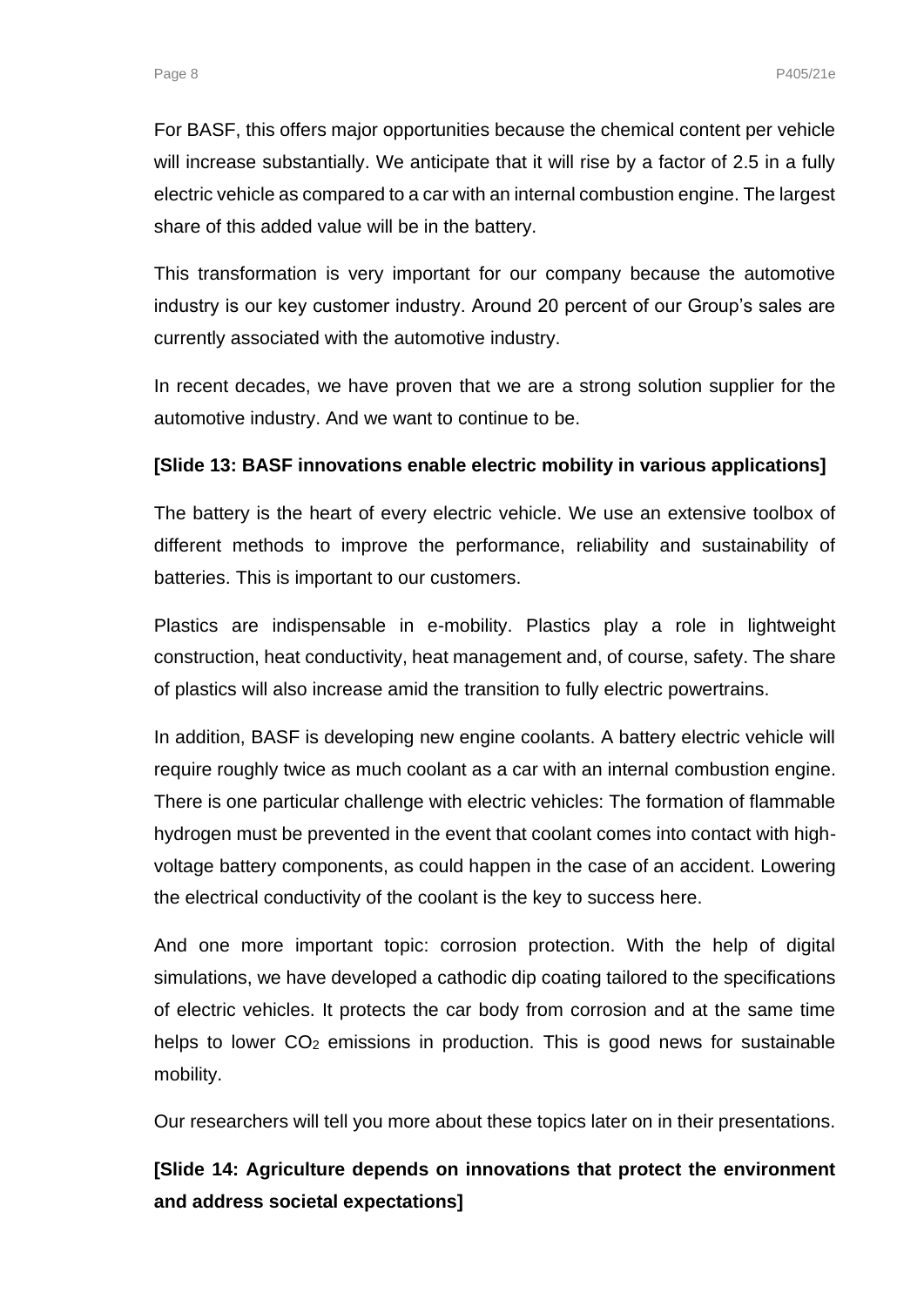Agriculture is one of the most innovative economic sectors. And it will undergo fundamental changes. Because the world will need to find a way to sustainably provide healthy and affordable food for 10 billion people. According to the Food and Agriculture Organization of the United Nations (FAO), farmers will have to produce more food in the next 30 years than in the entire history of humankind. To achieve this goal, productivity must rise by 50 percent.

Farmers have always worked with nature and in a dynamic environment. The social, economic, legal and especially the environmental challenges are constantly changing. Agriculture has to become CO2-neutral in the future. And even today, farmers have to deal with the effects of climate change and increasingly extreme weather conditions. This is leading to a decline in the available arable land. At the same time, everyone has to work together to preserve – or better yet, increase – biodiversity. For more than 100 years, BASF has supported farmers in rising to all these challenges.

## **[Slide 15: From individual products to holistic system solutions – creating the best offer for our customers in agriculture]**

BASF offers a broad portfolio of agricultural solutions. Early on, we were pioneers: Fertilizer only exists thanks to our invention of ammonia synthesis. Fertilizer has been one of the key pillars of global nutrition over the past century. And BASF has continuously evolved. Today we are a leading supplier of seeds and traits, seed treatment, biological and chemical crop protection as well as digital products and solutions.

We concentrate on crops that are cultivated by farmers around the world. To enable farmers to achieve optimal crop production, we combine products, technologies and services. With the right combination of existing and new technologies, we want to help farmers use available land more productively and encourage biodiversity at the same time. It is about finding the right balance for better yields. It is about producing more with less. With more targeted application and more efficient use of resources. And it is about combining the best products and technologies to achieve better yields.

This afternoon we will present three approaches illustrating how we pursue our research activities innovatively and with a focus on sustainability. We will start off with seeds. Hybrid wheat is one of our most innovative breeding programs. During